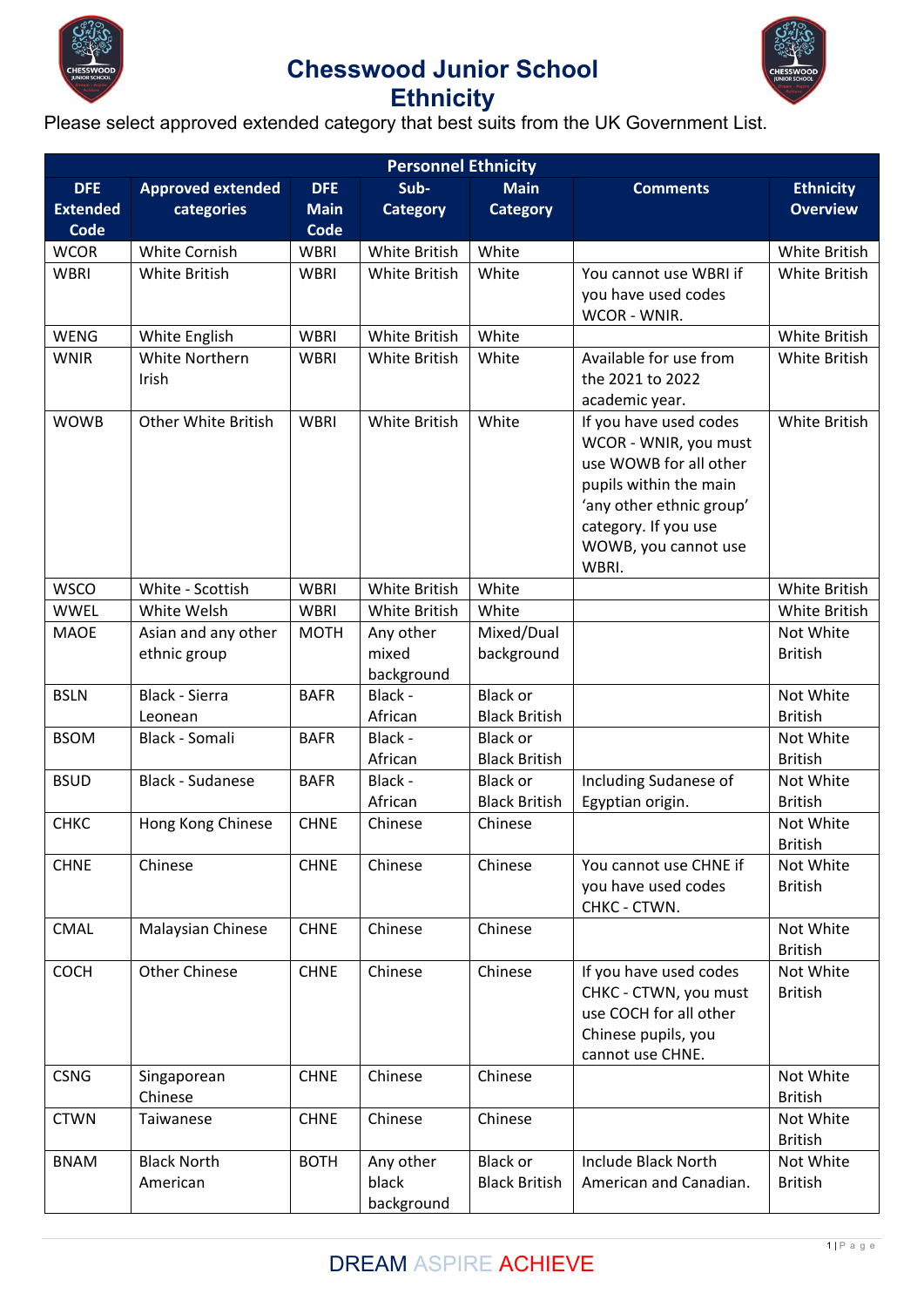



| <b>Personnel Ethnicity</b>    |                                         |                           |                                   |                                         |                                                                                                                                                                                                            |                                     |  |  |
|-------------------------------|-----------------------------------------|---------------------------|-----------------------------------|-----------------------------------------|------------------------------------------------------------------------------------------------------------------------------------------------------------------------------------------------------------|-------------------------------------|--|--|
| <b>DFE</b><br><b>Extended</b> | <b>Approved extended</b><br>categories  | <b>DFE</b><br><b>Main</b> | Sub-<br><b>Category</b>           | <b>Main</b><br><b>Category</b>          | <b>Comments</b>                                                                                                                                                                                            | <b>Ethnicity</b><br><b>Overview</b> |  |  |
| <b>Code</b>                   |                                         | <b>Code</b>               |                                   |                                         |                                                                                                                                                                                                            |                                     |  |  |
| <b>MACH</b>                   | Asian and Chinese                       | <b>MOTH</b>               | Any other<br>mixed<br>background  | Mixed/Dual<br>background                |                                                                                                                                                                                                            | Not White<br><b>British</b>         |  |  |
| <b>BNGN</b>                   | Black - Nigerian                        | <b>BAFR</b>               | Black -<br>African                | <b>Black or</b><br><b>Black British</b> |                                                                                                                                                                                                            | Not White<br><b>British</b>         |  |  |
| <b>MBCH</b>                   | <b>Black and Chinese</b>                | <b>MOTH</b>               | Any other<br>mixed<br>background  | Mixed/Dual<br>background                |                                                                                                                                                                                                            | Not White<br><b>British</b>         |  |  |
| <b>MBOE</b>                   | Black and any other<br>ethnic group     | <b>MOTH</b>               | Any other<br>mixed<br>background  | Mixed/Dual<br>background                |                                                                                                                                                                                                            | Not White<br><b>British</b>         |  |  |
| <b>MCOE</b>                   | Chinese and any<br>other ethnic group   | <b>MOTH</b>               | Any other<br>mixed<br>background  | Mixed/Dual<br>background                |                                                                                                                                                                                                            | Not White<br><b>British</b>         |  |  |
| <b>MOTH</b>                   | Any other mixed<br>background           | <b>MOTH</b>               | Any other<br>mixed<br>background  | Mixed/Dual<br>background                | You cannot use MOTH if<br>you have used codes<br>MAOE - MWCH.                                                                                                                                              | Not White<br><b>British</b>         |  |  |
| <b>MOTM</b>                   | Other mixed<br>background               | <b>MOTH</b>               | Any other<br>mixed<br>background  | Mixed/Dual<br>background                | If you have used codes<br>MAOE - MWCH, you must<br>use MOTM for all other<br>pupils within the main<br>'any other mixed<br>background' category. If<br>you use MOTM, you<br>cannot use MOTH.               | Not White<br><b>British</b>         |  |  |
| <b>MWAI</b>                   | White and Indian                        | <b>MWAS</b>               | White and<br>Asian                | Mixed/Dual<br>background                |                                                                                                                                                                                                            | Not White<br><b>British</b>         |  |  |
| <b>MWAO</b>                   | White and any other<br>Asian background | <b>MWAS</b>               | White and<br>Asian                | Mixed/Dual<br>background                | If you have used codes<br>MWAP - MWAI, you must<br>use MWAO for all other<br>Mixed/Dual background<br>pupils within the main<br>'white and Asian'<br>category. If you use<br>MWAO, you cannot use<br>MWAS. | Not White<br><b>British</b>         |  |  |
| <b>MWAP</b>                   | White and Pakistani                     | <b>MWAS</b>               | White and<br>Asian                | Mixed/Dual<br>background                |                                                                                                                                                                                                            | Not White<br><b>British</b>         |  |  |
| <b>MWAS</b>                   | White and Asian                         | <b>MWAS</b>               | White and<br>Asian                | Mixed/Dual<br>background                | You cannot use MWAS if<br>you have used codes<br>MWAP - MWAI.                                                                                                                                              | Not White<br><b>British</b>         |  |  |
| <b>MWBA</b>                   | White and Black<br>African              | <b>MWBA</b>               | White and<br><b>Black African</b> | Mixed/Dual<br>background                |                                                                                                                                                                                                            | Not White<br><b>British</b>         |  |  |
| <b>MABL</b>                   | Asian and Black                         | <b>MOTH</b>               | Any other<br>mixed<br>background  | Mixed/Dual<br>background                |                                                                                                                                                                                                            | Not White<br><b>British</b>         |  |  |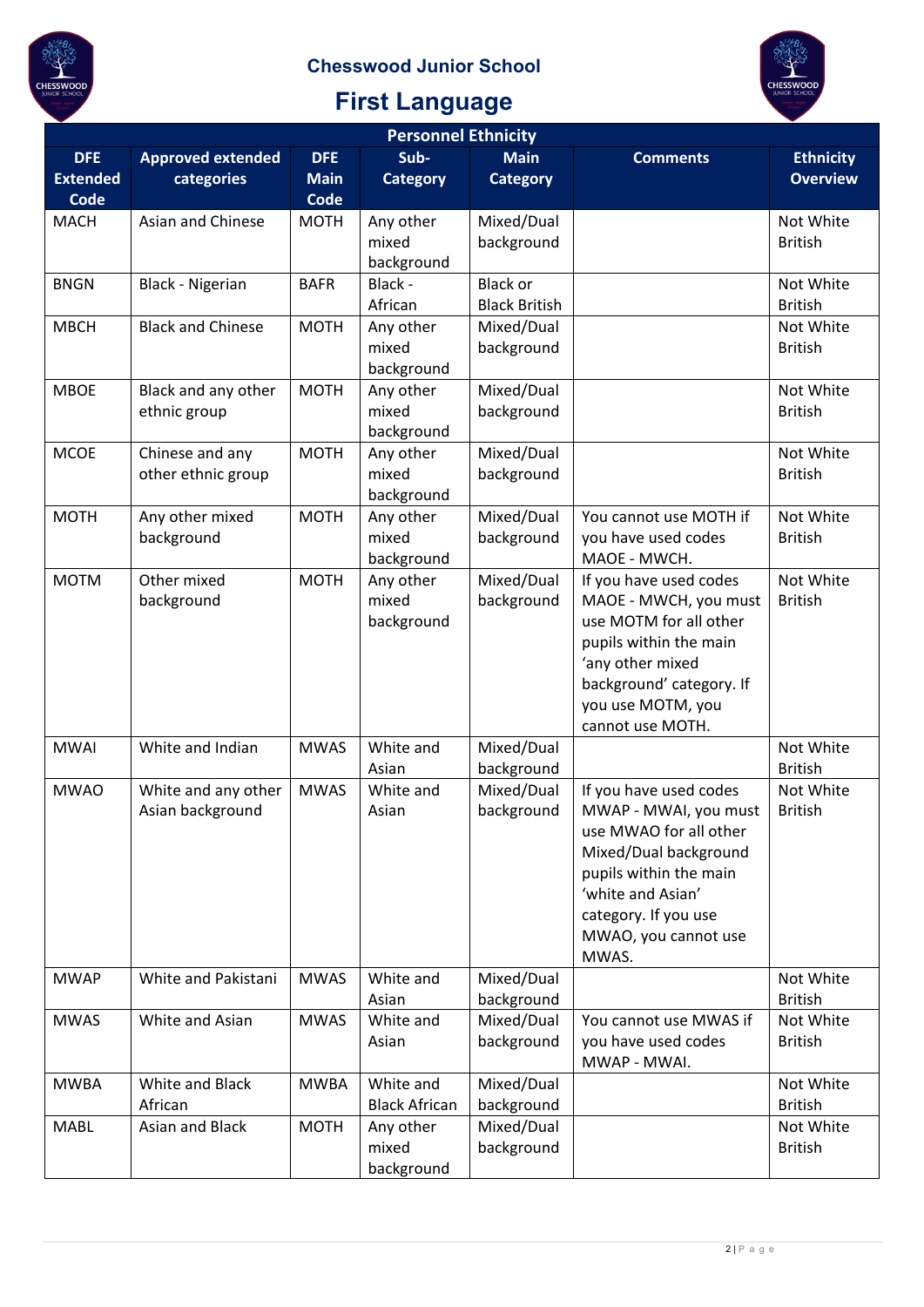



| <b>Personnel Ethnicity</b>            |                                        |                                   |                                  |                                         |                                                                                                                                                                                          |                                     |  |  |
|---------------------------------------|----------------------------------------|-----------------------------------|----------------------------------|-----------------------------------------|------------------------------------------------------------------------------------------------------------------------------------------------------------------------------------------|-------------------------------------|--|--|
| <b>DFE</b><br><b>Extended</b><br>Code | <b>Approved extended</b><br>categories | <b>DFE</b><br><b>Main</b><br>Code | Sub-<br><b>Category</b>          | <b>Main</b><br><b>Category</b>          | <b>Comments</b>                                                                                                                                                                          | <b>Ethnicity</b><br><b>Overview</b> |  |  |
| <b>BAFR</b>                           | Black - African                        | <b>BAFR</b>                       | Black -<br>African               | <b>Black or</b><br><b>Black British</b> | You cannot use BAFR if<br>you have used codes<br><b>BANN - BSUD.</b>                                                                                                                     | Not White<br><b>British</b>         |  |  |
| <b>AMPK</b>                           | Mirpuri Pakistani                      | <b>APKN</b>                       | Pakistani                        | Asian or<br>Asian British               |                                                                                                                                                                                          | Not White<br><b>British</b>         |  |  |
| <b>ANEP</b>                           | Nepali                                 | <b>AOTH</b>                       | Any other<br>Asian<br>background | Asian or<br>Asian British               |                                                                                                                                                                                          | Not White<br><b>British</b>         |  |  |
| <b>AOPK</b>                           | Other Pakistani                        | <b>APKN</b>                       | Pakistani                        | Asian or<br>Asian British               | If you have used codes<br>AMPK - AKPA, you must<br>use AOPK for all other<br>pupils within the main<br>Pakistani category. If you<br>use AOPK, you cannot<br>use APKN.                   | Not White<br><b>British</b>         |  |  |
| <b>AOTA</b>                           | Other Asian                            | <b>AOTH</b>                       | Any other<br>Asian<br>background | Asian or<br>Asian British               | If you have used codes<br>AAFR - ASRO, you must<br>use AOTA for all other<br>pupils within the main<br>'any other ethnic group'<br>category. If you use<br>AOTA, you cannot use<br>AOTH. | Not White<br><b>British</b>         |  |  |
| <b>AOTH</b>                           | Any other Asian<br>background          | <b>AOTH</b>                       | Any other<br>Asian<br>background | Asian or<br>Asian British               | You cannot use AOTH if<br>you have used codes<br>AAFR - ASRO.                                                                                                                            | Not White<br><b>British</b>         |  |  |
| <b>AKAO</b>                           | Kashmiri other                         | <b>AOTH</b>                       | Any other<br>Asian<br>background | Asian or<br>Asian British               | You should use this code<br>for Kashmiri respondents<br>not wishing to be<br>classified under Asian<br>Pakistani.                                                                        | Not White<br><b>British</b>         |  |  |
| <b>APKN</b>                           | Pakistani                              | <b>APKN</b>                       | Pakistani                        | Asian or<br>Asian British               | You cannot use APKN if<br>you have used codes<br>AMPK - AKPA.                                                                                                                            | Not White<br><b>British</b>         |  |  |
| <b>ASLT</b>                           | Sri Lankan Tamil                       | <b>AOTH</b>                       | Any other<br>Asian<br>background | Asian or<br>Asian British               | You can only use this<br>code with either ASNL or<br>ASRO.                                                                                                                               | Not White<br><b>British</b>         |  |  |
| <b>AIND</b>                           | Indian                                 | <b>AIND</b>                       | Indian                           | Asian or<br>Asian British               |                                                                                                                                                                                          | Not White<br><b>British</b>         |  |  |
| <b>BOTH</b>                           | Any other black<br>background          | <b>BOTH</b>                       | Any other<br>black<br>background | <b>Black or</b><br><b>Black British</b> | You cannot use BOTH if<br>you have used codes<br><b>BEUR - BNAM.</b>                                                                                                                     | Not White<br><b>British</b>         |  |  |
| <b>ASRO</b>                           | Sri Lankan other                       | <b>AOTH</b>                       | Any other<br>Asian<br>background | Asian or<br>Asian British               | You can only use this<br>code with either ASNL or<br>ASLT.                                                                                                                               | Not White<br><b>British</b>         |  |  |
| <b>BOTB</b>                           | Other Black                            | <b>BOTH</b>                       | Any other<br>black<br>background | <b>Black or</b><br><b>Black British</b> | If you have used codes<br>BEUR - BNAM, you must<br>use BOTB for all other                                                                                                                | Not White<br><b>British</b>         |  |  |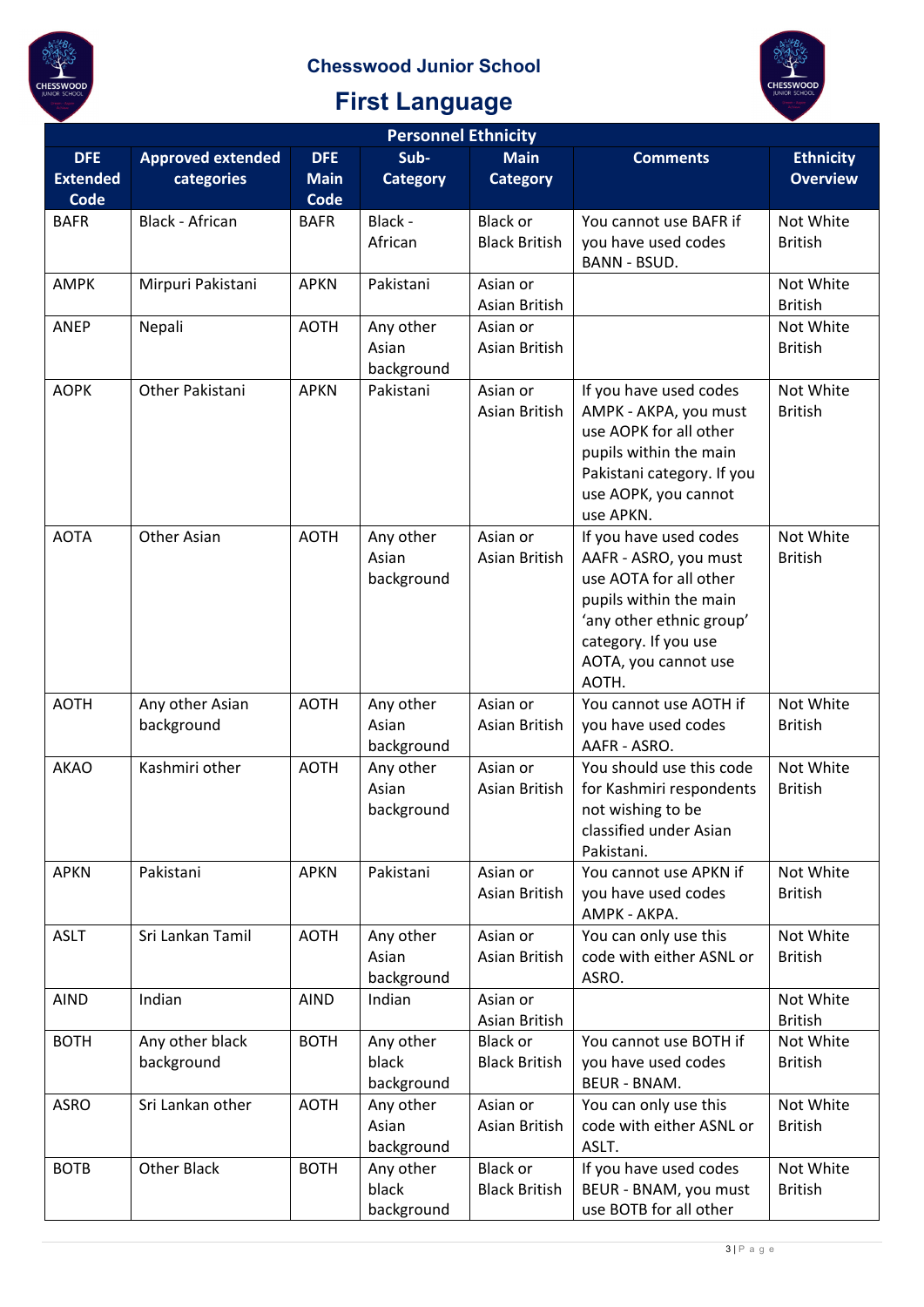

| <b>Personnel Ethnicity</b>            |                                        |                                          |                                        |                                         |                                                                                                                                                                                                                                           |                                     |  |  |
|---------------------------------------|----------------------------------------|------------------------------------------|----------------------------------------|-----------------------------------------|-------------------------------------------------------------------------------------------------------------------------------------------------------------------------------------------------------------------------------------------|-------------------------------------|--|--|
| <b>DFE</b><br><b>Extended</b><br>Code | <b>Approved extended</b><br>categories | <b>DFE</b><br><b>Main</b><br><b>Code</b> | Sub-<br><b>Category</b>                | <b>Main</b><br><b>Category</b>          | <b>Comments</b>                                                                                                                                                                                                                           | <b>Ethnicity</b><br><b>Overview</b> |  |  |
|                                       |                                        |                                          |                                        |                                         | pupils within the main<br>'any other black<br>background' category. If<br>you use BOTB, you<br>cannot use BOTH.                                                                                                                           |                                     |  |  |
| <b>BANN</b>                           | Black - Angolan                        | <b>BAFR</b>                              | Black -<br>African                     | <b>Black or</b><br><b>Black British</b> |                                                                                                                                                                                                                                           | Not White<br><b>British</b>         |  |  |
| <b>BAOF</b>                           | <b>Other Black African</b>             | <b>BAFR</b>                              | Black -<br>African                     | <b>Black or</b><br><b>Black British</b> | <b>Including Black South</b><br>African, Zimbabwean,<br>Ethiopian, Rwandan and<br>Ugandan. If you have<br>used codes BANN - BSUD,<br>you must use BAOF for all<br>other Black African<br>pupils. If you use BAOF,<br>you cannot use BAFR. | Not White<br><b>British</b>         |  |  |
| <b>BCON</b>                           | <b>Black - Congolese</b>               | <b>BAFR</b>                              | Black -<br>African                     | <b>Black or</b><br><b>Black British</b> |                                                                                                                                                                                                                                           | Not White<br><b>British</b>         |  |  |
| <b>BCRB</b>                           | <b>Black Caribbean</b>                 | <b>BCRB</b>                              | <b>Black</b><br>Caribbean              | Black or<br><b>Black British</b>        | Including Antigua and<br>Barbuda, Bahamas,<br>Barbados, Dominica,<br>Grenada, Guyana,<br>Jamaica, St Kitts and<br>Nevis, St Lucia, St Vincent<br>and Grenadines, Trinidad<br>and Tobago.                                                  | Not White<br><b>British</b>         |  |  |
| <b>BEUR</b>                           | <b>Black European</b>                  | <b>BOTH</b>                              | Any                                    |                                         |                                                                                                                                                                                                                                           | Not White<br><b>British</b>         |  |  |
| ABAN                                  | Bangladeshi                            | ABAN                                     | Bangladeshi                            | Asian or<br>Asian British               |                                                                                                                                                                                                                                           | Not White<br><b>British</b>         |  |  |
| <b>BGHA</b>                           | Black - Ghanaian                       | <b>BAFR</b>                              | Black -<br>African                     | <b>Black or</b><br><b>Black British</b> |                                                                                                                                                                                                                                           | Not White<br><b>British</b>         |  |  |
| <b>OARA</b>                           | Arab other                             | <b>OOTH</b>                              | Any other<br>ethnic group              | Any other<br>ethnic<br>group            | Include Palestinian,<br>Kuwaiti, Jordanian and<br>Saudi Arabian.                                                                                                                                                                          | Not White<br><b>British</b>         |  |  |
| <b>MWBC</b>                           | White and Black<br>Caribbean           | <b>MWBC</b>                              | White and<br><b>Black</b><br>Caribbean | Mixed/Dual<br>background                |                                                                                                                                                                                                                                           | Not White<br><b>British</b>         |  |  |
| <b>AKPA</b>                           | Kashmiri Pakistani                     | <b>APKN</b>                              | Pakistani                              | Asian or<br>Asian British               |                                                                                                                                                                                                                                           | Not White<br><b>British</b>         |  |  |
| <b>ASNL</b>                           | Sri Lankan Sinhalese                   | <b>AOTH</b>                              | Any other<br>Asian<br>background       | Asian or<br>Asian British               | You can only use this<br>code with either ASLT or<br>ASRO.                                                                                                                                                                                | Not White<br><b>British</b>         |  |  |
| <b>WOTW</b>                           | White other                            | <b>WOTH</b>                              | Any other<br>white<br>background       | White                                   | If you have used codes<br>WALB - WWEU, you must<br>use WOTW for all other<br>pupils within the main<br>'any other white                                                                                                                   | Not White<br><b>British</b>         |  |  |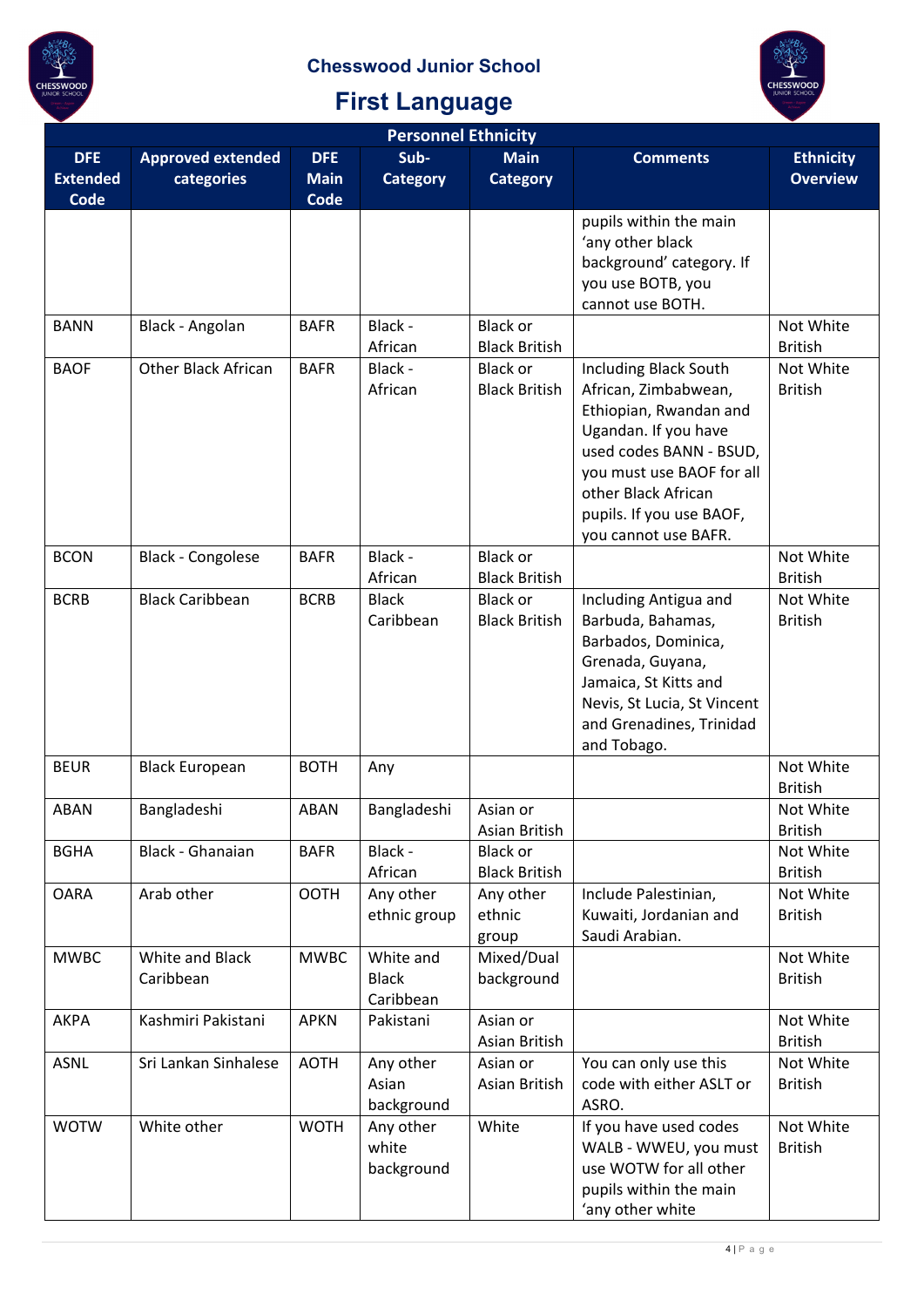

| <b>Personnel Ethnicity</b>            |                                        |                                          |                                  |                                |                                                                                                                                                                         |                                     |  |  |
|---------------------------------------|----------------------------------------|------------------------------------------|----------------------------------|--------------------------------|-------------------------------------------------------------------------------------------------------------------------------------------------------------------------|-------------------------------------|--|--|
| <b>DFE</b><br><b>Extended</b><br>Code | <b>Approved extended</b><br>categories | <b>DFE</b><br><b>Main</b><br><b>Code</b> | Sub-<br><b>Category</b>          | <b>Main</b><br><b>Category</b> | <b>Comments</b>                                                                                                                                                         | <b>Ethnicity</b><br><b>Overview</b> |  |  |
|                                       |                                        |                                          |                                  |                                | background' category. If<br>you use WOTW, you<br>cannot use WOTH.                                                                                                       |                                     |  |  |
| <b>WCRO</b>                           | Croatian                               | <b>WOTH</b>                              | Any other<br>white<br>background | White                          |                                                                                                                                                                         | Not White<br><b>British</b>         |  |  |
| WEEU                                  | White Eastern<br>European              | <b>WOTH</b>                              | Any other<br>white<br>background | White                          | Including Russian,<br>Latvian, Ukrainian, Polish,<br>Bulgarian, Czech, Slovak,<br>Lithuanian, Montenegrin<br>and Romanian.                                              | Not White<br><b>British</b>         |  |  |
| <b>WEUR</b>                           | White European                         | <b>WOTH</b>                              | Any other<br>white<br>background | White                          | If you do not collect<br>information on white<br>european pupils on the<br>basis of country of origin<br>or East/West European,<br>use this code.                       | Not White<br><b>British</b>         |  |  |
| <b>WGRC</b>                           | <b>Greek Cypriot</b>                   | <b>WOTH</b>                              | Any other<br>white<br>background | White                          | You can only use this<br>code with WGRK.                                                                                                                                | Not White<br><b>British</b>         |  |  |
| <b>WGRE</b>                           | Greek/Greek<br>Cypriot                 | <b>WOTH</b>                              | Any other<br>white<br>background | White                          | If you do not wish to<br>distinguish between<br>pupils of Greek and<br>Greek Cypriot, use this<br>code. You cannot use<br>WGRE if you have used<br>either WGRK or WGRC. | Not White<br><b>British</b>         |  |  |
| <b>WGRK</b>                           | Greek                                  | <b>WOTH</b>                              | Any other<br>white<br>background | White                          | You can only use this<br>code with WGRC.                                                                                                                                | Not White<br><b>British</b>         |  |  |
| <b>WIRI</b>                           | White - Irish                          | <b>WIRI</b>                              | White                            | White                          |                                                                                                                                                                         | Not White<br><b>British</b>         |  |  |
| <b>WIRT</b>                           | <b>Traveller of Irish</b><br>heritage  | <b>WIRT</b>                              | White                            | White                          |                                                                                                                                                                         | Not White<br><b>British</b>         |  |  |
| <b>WITA</b>                           | Italian                                | <b>WOTH</b>                              | Any other<br>white<br>background | White                          |                                                                                                                                                                         | Not White<br><b>British</b>         |  |  |
| <b>WBOS</b>                           | Bosnian-<br>Herzegovinian              | <b>WOTH</b>                              | Any other<br>white<br>background | White                          |                                                                                                                                                                         | Not White<br><b>British</b>         |  |  |
| <b>WOTH</b>                           | Any other white<br>background          | <b>WOTH</b>                              | Any other<br>white<br>background | White                          | You cannot use WOTH if<br>you have used codes<br>WALB - WWEU.                                                                                                           | Not White<br><b>British</b>         |  |  |
| <b>WALB</b>                           | Albanian                               | <b>WOTH</b>                              | Any other<br>white<br>background | White                          |                                                                                                                                                                         | Not White<br><b>British</b>         |  |  |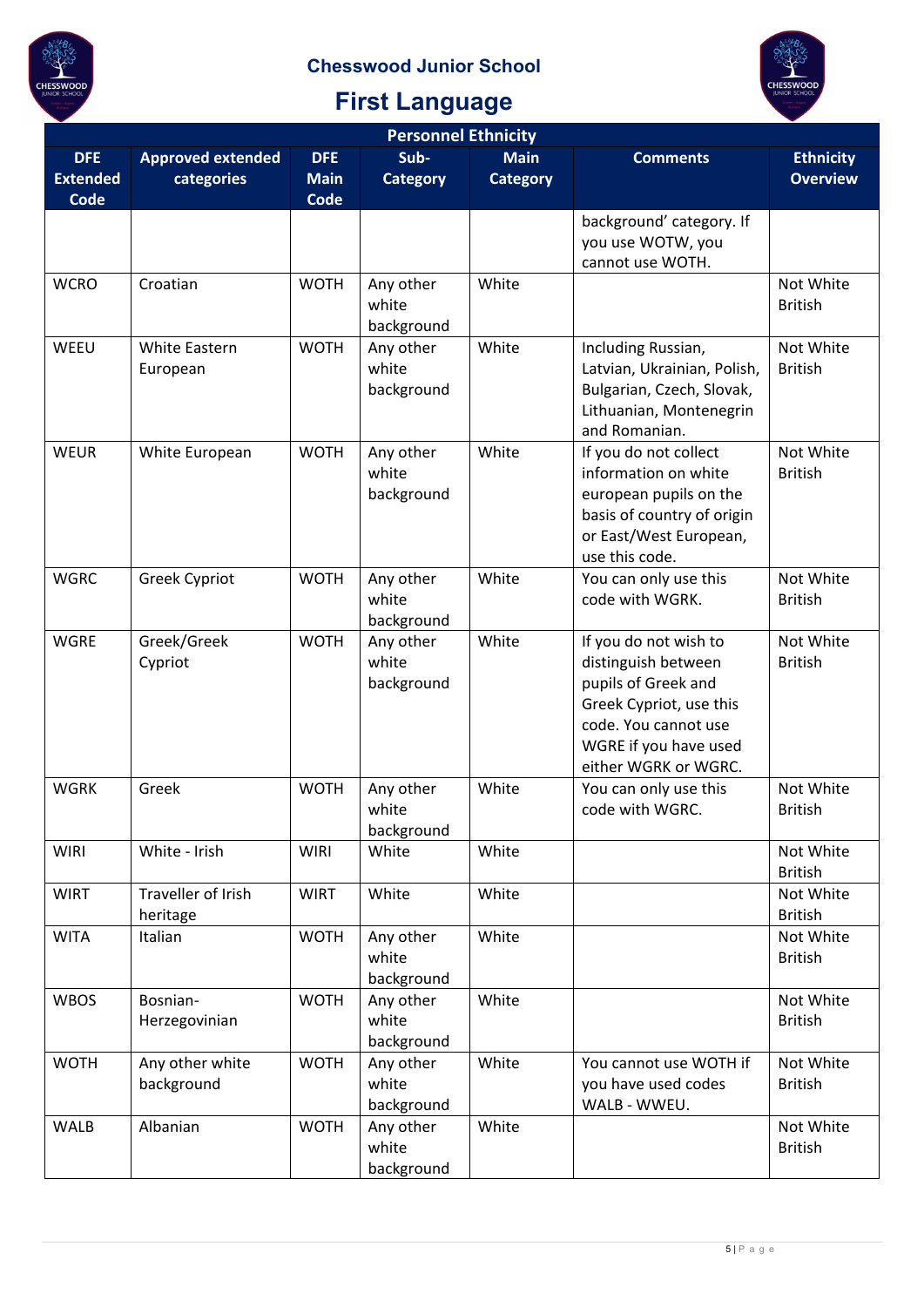



| <b>Personnel Ethnicity</b>            |                                        |                                          |                                  |                                |                                                                                                                                                                                                                                                                                                         |                                     |  |  |
|---------------------------------------|----------------------------------------|------------------------------------------|----------------------------------|--------------------------------|---------------------------------------------------------------------------------------------------------------------------------------------------------------------------------------------------------------------------------------------------------------------------------------------------------|-------------------------------------|--|--|
| <b>DFE</b><br><b>Extended</b><br>Code | <b>Approved extended</b><br>categories | <b>DFE</b><br><b>Main</b><br><b>Code</b> | Sub-<br><b>Category</b>          | <b>Main</b><br><b>Category</b> | <b>Comments</b>                                                                                                                                                                                                                                                                                         | <b>Ethnicity</b><br><b>Overview</b> |  |  |
| <b>WPOR</b>                           | Portuguese                             | <b>WOTH</b>                              | Any other<br>white<br>background | White                          |                                                                                                                                                                                                                                                                                                         | Not White<br><b>British</b>         |  |  |
| <b>WROG</b>                           | Gypsy                                  | <b>WROM</b>                              | Gypsy/Roma                       | White                          | This code enables the<br>separate identification of<br>Gypsy pupils. This<br>includes all children of a<br>Gypsy ethnic background,<br>irrespective of whether<br>they are nomadic, semi-<br>nomadic or living in static<br>accommodation.                                                              | Not White<br><b>British</b>         |  |  |
| <b>WROM</b>                           | Gypsy/Roma                             | <b>WROM</b>                              | Gypsy/Roma                       | White                          | Use this code for pupils<br>who identify themselves<br>as Gypsies, Romanies,<br>Travellers, Traditional<br>Travellers, Romanichals,<br><b>Romanichal Gypsies</b><br>Welsh Gypsies/Kaale,<br>Scottish Travellers /<br>Gypsies, and or Roma. It<br>should not include<br>fairground (showman's)<br>childr | Not White<br><b>British</b>         |  |  |
| <b>WROO</b>                           | Other Gypsy/Roma                       | <b>WROM</b>                              | Gypsy/Roma                       | White                          | Use this code for<br>Gypsy/Roma pupils who<br>do not identify with one<br>or the other of the above<br>groups - pupils with<br>mixed Gypsy/Roma<br>heritage.                                                                                                                                            | Not White<br><b>British</b>         |  |  |
| <b>WROR</b>                           | Roma                                   | <b>WROM</b>                              | Gypsy/Roma                       | White                          | This code identifies the<br>separate identification of<br>Roma pupils.                                                                                                                                                                                                                                  | Not White<br><b>British</b>         |  |  |
| <b>WSER</b>                           | Serbian                                | <b>WOTH</b>                              | Any other<br>white<br>background | White                          |                                                                                                                                                                                                                                                                                                         | Not White<br><b>British</b>         |  |  |
| <b>WTUC</b>                           | <b>Turkish Cypriot</b>                 | <b>WOTH</b>                              | Any other<br>white<br>background | White                          | You can only use this<br>code with WTUK.                                                                                                                                                                                                                                                                | Not White<br><b>British</b>         |  |  |
| <b>WTUK</b>                           | Turkish                                | <b>WOTH</b>                              | Any other<br>white<br>background | White                          | You can only use this<br>code with WTUC.                                                                                                                                                                                                                                                                | Not White<br><b>British</b>         |  |  |
| <b>WTUR</b>                           | Turkish/Turkish<br>Cypriot             | <b>WOTH</b>                              | Any other<br>white<br>background | White                          | If you do not wish to<br>distinguish between<br>pupils of Turkish and<br>Turkish Cypriot heritage,<br>use this code. You cannot                                                                                                                                                                         | Not White<br><b>British</b>         |  |  |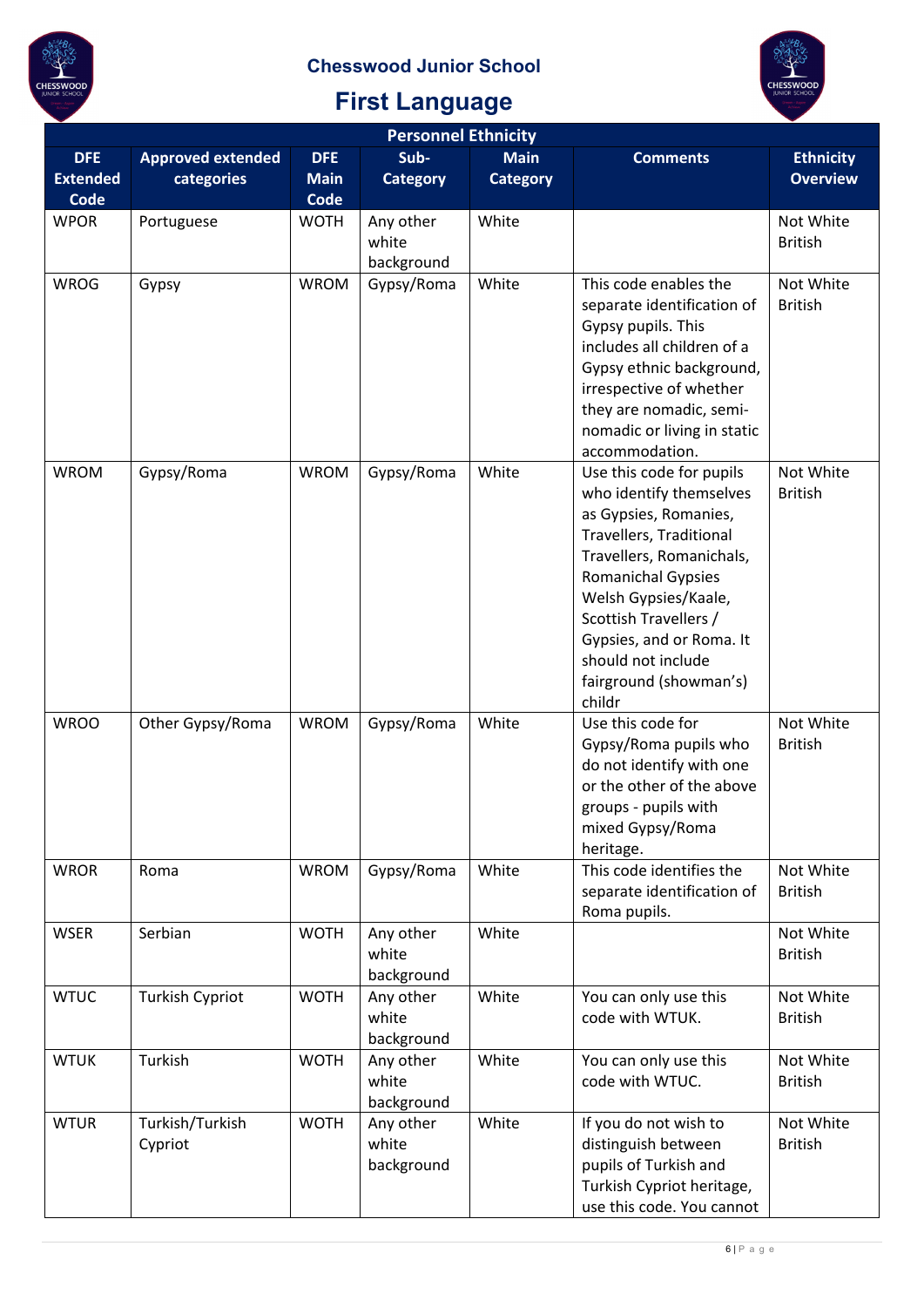



| <b>Personnel Ethnicity</b>                   |                                        |                                          |                                  |                                |                                                                                   |                                     |  |  |
|----------------------------------------------|----------------------------------------|------------------------------------------|----------------------------------|--------------------------------|-----------------------------------------------------------------------------------|-------------------------------------|--|--|
| <b>DFE</b><br><b>Extended</b><br><b>Code</b> | <b>Approved extended</b><br>categories | <b>DFE</b><br><b>Main</b><br><b>Code</b> | Sub-<br><b>Category</b>          | <b>Main</b><br><b>Category</b> | <b>Comments</b>                                                                   | <b>Ethnicity</b><br><b>Overview</b> |  |  |
|                                              |                                        |                                          |                                  |                                | use WTUR if you have<br>used either WTUK or<br>WTUC.                              |                                     |  |  |
| <b>WKOS</b>                                  | Kosovan                                | <b>WOTH</b>                              | Any other<br>white<br>background | White                          |                                                                                   | Not White<br><b>British</b>         |  |  |
| <b>OLEB</b>                                  | Lebanese                               | <b>OOTH</b>                              | Any other<br>ethnic group        | Any other<br>ethnic<br>group   |                                                                                   | Not White<br><b>British</b>         |  |  |
| <b>MWOE</b>                                  | White and any other<br>ethnic group    | <b>MOTH</b>                              | Any other<br>mixed<br>background | Mixed/Dual<br>background       |                                                                                   | Not White<br><b>British</b>         |  |  |
| <b>AAFR</b>                                  | African Asian                          | <b>AOTH</b>                              | Any other<br>Asian<br>background | Asian or<br>Asian British      | Including East and South<br>African Asians.                                       | Not White<br><b>British</b>         |  |  |
| <b>OAFG</b>                                  | Afghan                                 | <b>OOTH</b>                              | Any other<br>ethnic group        | Any other<br>ethnic<br>group   |                                                                                   | Not White<br><b>British</b>         |  |  |
| <b>WWEU</b>                                  | White Western<br>European              | <b>WOTH</b>                              | Any other<br>white<br>background | White                          | Including Italian, French,<br>German, Spanish,<br>Portuguese and<br>Scandinavian. | Not White<br><b>British</b>         |  |  |
| <b>OEGY</b>                                  | Egyptian                               | <b>OOTH</b>                              | Any other<br>ethnic group        | Any other<br>ethnic<br>group   |                                                                                   | Not White<br><b>British</b>         |  |  |
| <b>OFIL</b>                                  | Filipino                               | <b>OOTH</b>                              | Any other<br>ethnic group        | Any other<br>ethnic<br>group   |                                                                                   | Not White<br><b>British</b>         |  |  |
| <b>OIRN</b>                                  | Iranian                                | <b>OOTH</b>                              | Any other<br>ethnic group        | Any other<br>ethnic<br>group   |                                                                                   | Not White<br><b>British</b>         |  |  |
| <b>OIRQ</b>                                  | Iraqi                                  | <b>OOTH</b>                              | Any other<br>ethnic group        | Any other<br>ethnic<br>group   |                                                                                   | Not White<br><b>British</b>         |  |  |
| <b>OJPN</b>                                  | Japanese                               | <b>OOTH</b>                              | Any other<br>ethnic group        | Any other<br>ethnic<br>group   |                                                                                   | Not White<br><b>British</b>         |  |  |
| <b>OKOR</b>                                  | Korean                                 | <b>OOTH</b>                              | Any other<br>ethnic group        | Any other<br>ethnic<br>group   |                                                                                   | Not White<br><b>British</b>         |  |  |
| <b>OLAM</b>                                  | Latin/South/Central<br>American        | <b>OOTH</b>                              | Any other<br>ethnic group        | Any other<br>ethnic<br>group   | Include all pupils from<br>Central/ South America,<br>Cuba and Belize.            | Not White<br><b>British</b>         |  |  |
| <b>MWCH</b>                                  | White and Chinese                      | <b>MOTH</b>                              | Any other<br>mixed<br>background | Mixed/Dual<br>background       |                                                                                   | Not White<br><b>British</b>         |  |  |